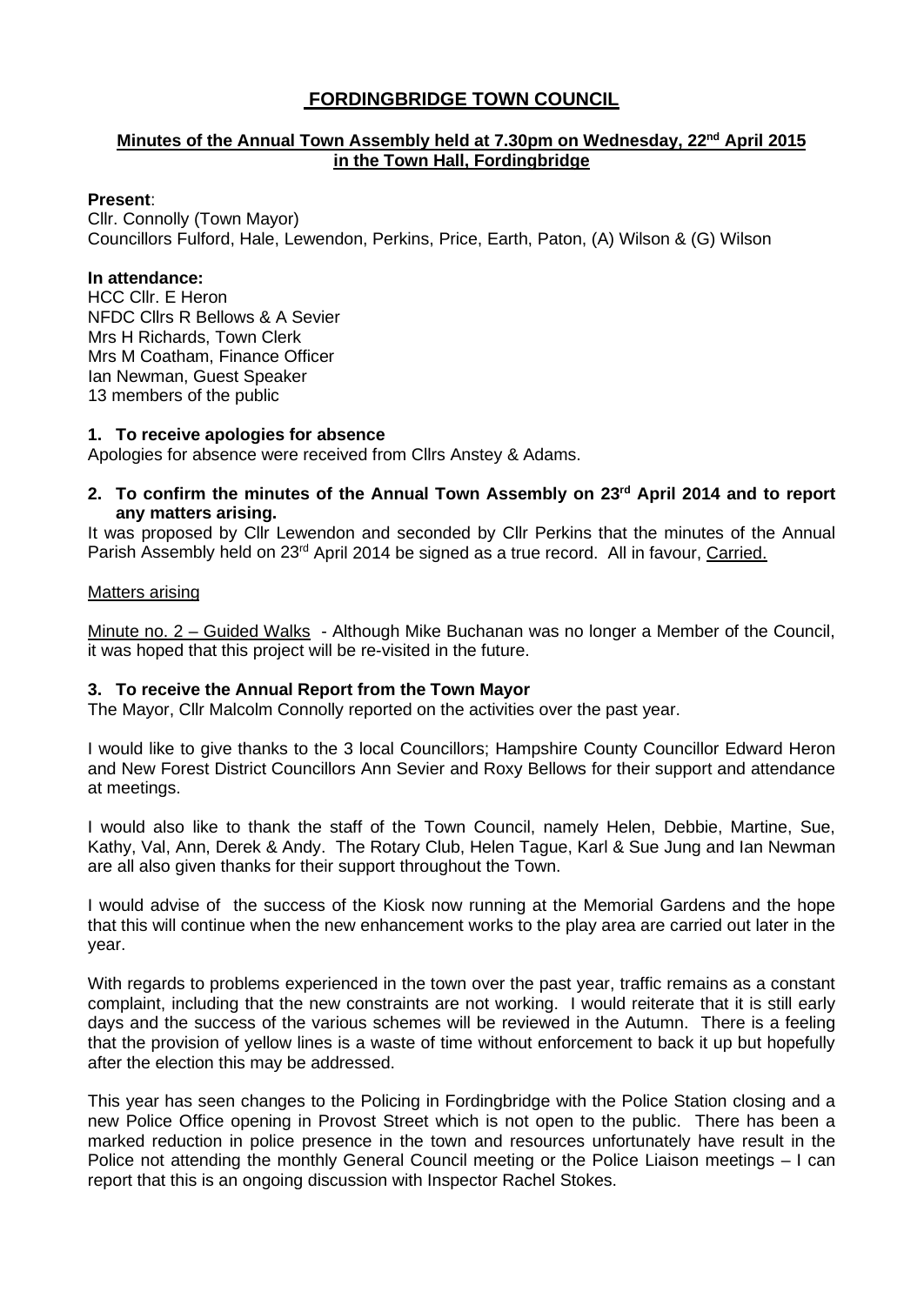## Fordingbridge Annual Town Assembly 23.04.14

Over the coming year, the Council plans to continue with plans at the Recreation Ground with funding for the new Sports Pavilion being sought and the provision of a hardstanding (bandstand) within the Memorial Gardens near to the Kiosk. The Recreation Ground is a Sport and Social area and be developed for different users.

Out of the Town Centre, problems continue to be experienced on land at Puddleslosh/Marl Lane with many Planning issues. It is important to prepare a Neighbourhood Plan to protect community land and amenity space. Local Councillors have worked very hard but can do no more to resolve the issues.

The Council is a small Council, which can cause frustrations. I would like the Clerk to undertake the CILCA qualification to enable the Power of Competence to be gained – this would offer more opportunity for the Council to provide more services of it's own.

I would like to raise awareness of local clubs, groups and organisations who are lacking in volunteers – this could possibly involve an event in the Town Hall.

Finally I would like to say how grateful I am to the Council's Members for the time and effort involved in being a member.

## **4. To report on finances for 2014/15 (un-audited accounts) and the budget for 2015/16**

The Finance Officer summarised her report for the past year, including the transfer of £30,000 underspend to reserves. There has been no increase in the precept for this year. The Finance Officer reported that S106 Developer Contributions had been allocated including the re-allocation of previously allocated funds for the MUGA, transferred to the new Sports pavilion project. Money is available for the Play Area enhancement and this was being progressed for works to be carried out later in the year.

The Chairman explained what the MUGA is – Multi Use Games Area – and what it is hoped that it's provision will achieve; which is more recreational activities available to a wider group of users which would encourage new users to the recreation ground. It is also hoped that this may lead to new groups/clubs being formed. More Clubs and users of facilities at the Recreation Ground will increase the possibility of obtaining grant funding towards further projects.

#### **5. To receive any matters raised by members of the public.**

No matters were raised directly by Members of the Public in attendance, however Cllr G Wilson advised that a member of the public had recently had a handbag snatched outside of Tesco in Salisbury Street.

#### **6. To welcome the Speaker, Ian Newman**

The Mayor introduced the guest Speaker Mr Ian Newman.

Mr Newman gave an entertaining and informative talk on the Town of Fordingbridge, it's history and the present town. Through a DVD, "My Town, Your Town, Our Town", the audience saw how the town had grown and developed over the years from a small town with several mills and areas of industry, including the production of sailcloth.

Past entertainments which have since ceased included an annual street fair in Church Square (Church Street) and also an annual regatta, which was a large event & well renowned both locally and further afield. Mr Newman gave details of the history of the church of St. Marys and the High Street together with the 3 former hospitals, one located near the A338 flyover, one at the top end of Bowerwood Road on the outskirts of the town and the latest on the current site at The Bartons.

The speaker raised concerns over several current issues within the town including Town Signs, weed growth and other general untidiness.

The Mayor thanked Mr Newman for his interesting presentation.